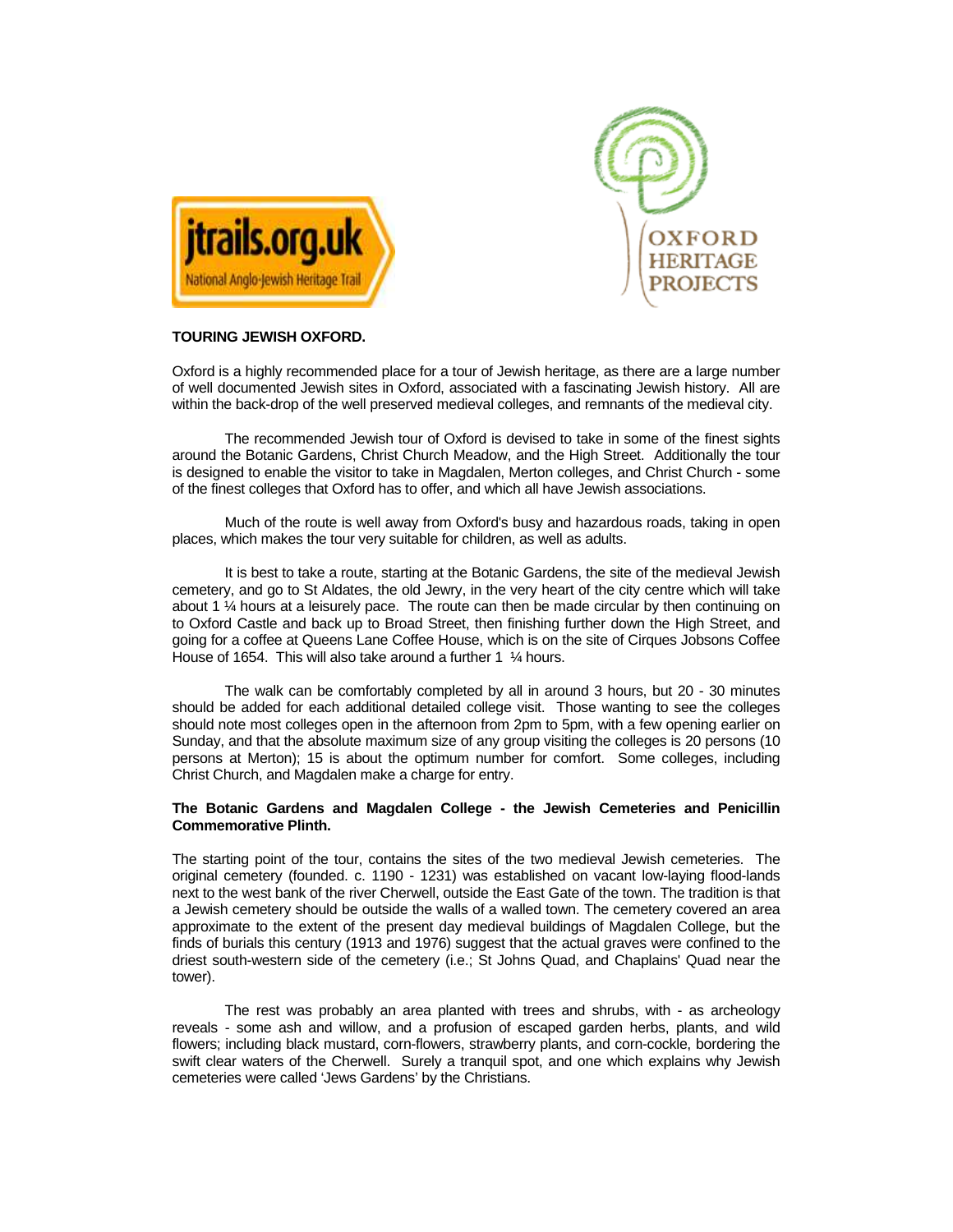It is possible that the south-east corner of the site contained a ritual bath (mikveh) for bathing the dead. The 1987 excavation revealed a spring-fed stone culvert, with steps going down into it, in the old Hospital Chapel, which according to ones interpretation of the mason's chisel marks, could date from the time of the cemetery rather than the Hospital. Also, there is evidence from an Oxford antiquarian of a fine stone building on the site during the time of the cemetery. If that is the case, a Jewish ritual bath was reused for Christian purposes, and became integral to a Christian place of worship. The stones from this culvert were taken after the excavation, cut to size and built into the wall of the new Magdalen JCR and Terrace Bar. When they were first built into the wall they were clearly visible, but now they are virtually impossible to discern due to weathering, though they part of the lower courses of stone and are more irregular than the other blocks and have early grafitti on them and other markings.

The Jewish community lost this site in 1231 when the king gave it to the nearby hospital of St John. In compensation the Hospital gave them a smaller site opposite, an area which now closely matches the memorial rose gardens at the front of the Botanic Gardens. A memorial plaque (1931) on the wall to the right of the Danby Gate (i.e. the main entrance) records these facts. At the expulsion the Hospital took over the second cemetery, and it joined the first as a Christian cemetery for the dead of the hospital. Masses of bones were discovered in 1641 on the site of the second cemetery, when the Botanic Gardens were being set up.

The Rose Garden also has a stone commemorative plinth (1951) recalling the discovery of penicillin by the team led by Florey, which gives the site another Jewish association.

### **Christ Church Meadow and Deadman's Walk - the Path of Jewish funeral processions.**

On entering Christ Church Meadow through the gate at Rose Lane, and turning right, the path quickly reaches the old south east corner of the medieval city walls, and follows the wall and the back of Merton College. This path is called Deadman's Walk, and is by tradition the path that Jewish funeral processions took from the Jewry to their 'Jew's Garden'. The tradition is supported by the fact that it is the most direct route to the cemetery from the Jewry, and would have avoided any difficulties presented by processing through the city centre. But against this picturesque tradition, repeated by the historian Cecil Roth, is the fact that they would have had to cross two wide water courses (which I have seen partly excavated) running up to arches in foot of Merton College wall, one of which was big enough for the passage of a rowing boat! Perhaps there were bridges.

Whatever the truth, the name has nothing to do with the Jewish funeral processions, or even the Royalist spies alleged to have been shot against the wall. It is almost certainly an adapted ancient field name, relating to a tumulus (a burial mound) not far off in the Meadow.

### **Merton College - the Ascension Day Cross, Bek's Hall, and 'the Counting House of Jacob the Jew'.**

At the end of this immediate run of wall is a gate, at the junction of Merton and Corpus Christi Colleges, giving access to a path - Merton Grove, one of the most picturesque spots in Oxford, which itself gives access to Merton Street, and the entrance of Merton College itself.

On walking along this path there is on the right, and over the railings, an area of grass at the back of the chapel, the site of the former college brew house and latrines, and running down to the Grove building. This was the area on which stood the infamous cross, built after the Ascension Day riot in 1268 when a Jew was accused of attacking a religious procession. The king ordered the Jewish community to pay for an elaborate marble cross to be set up opposite the synagogue. Eventually he decided against this and had it set up in Merton College. It was by all accounts lavish; of marble trimmed in gold with a crucified Jesus, and a representation of the Virgin Mary. There was, at the foot of the cross, an inscription in Latin condemning the 'guilty' Jews. The cross survived for 200 years.

Entering the front quadrangle of the college itself, and turning back to look at the front range of buildings, the building making up staircases 6 and 7, stands on the site of Bek's Hall, an academic residence let out by Jacob of London, a leading Jewish financier of his day. The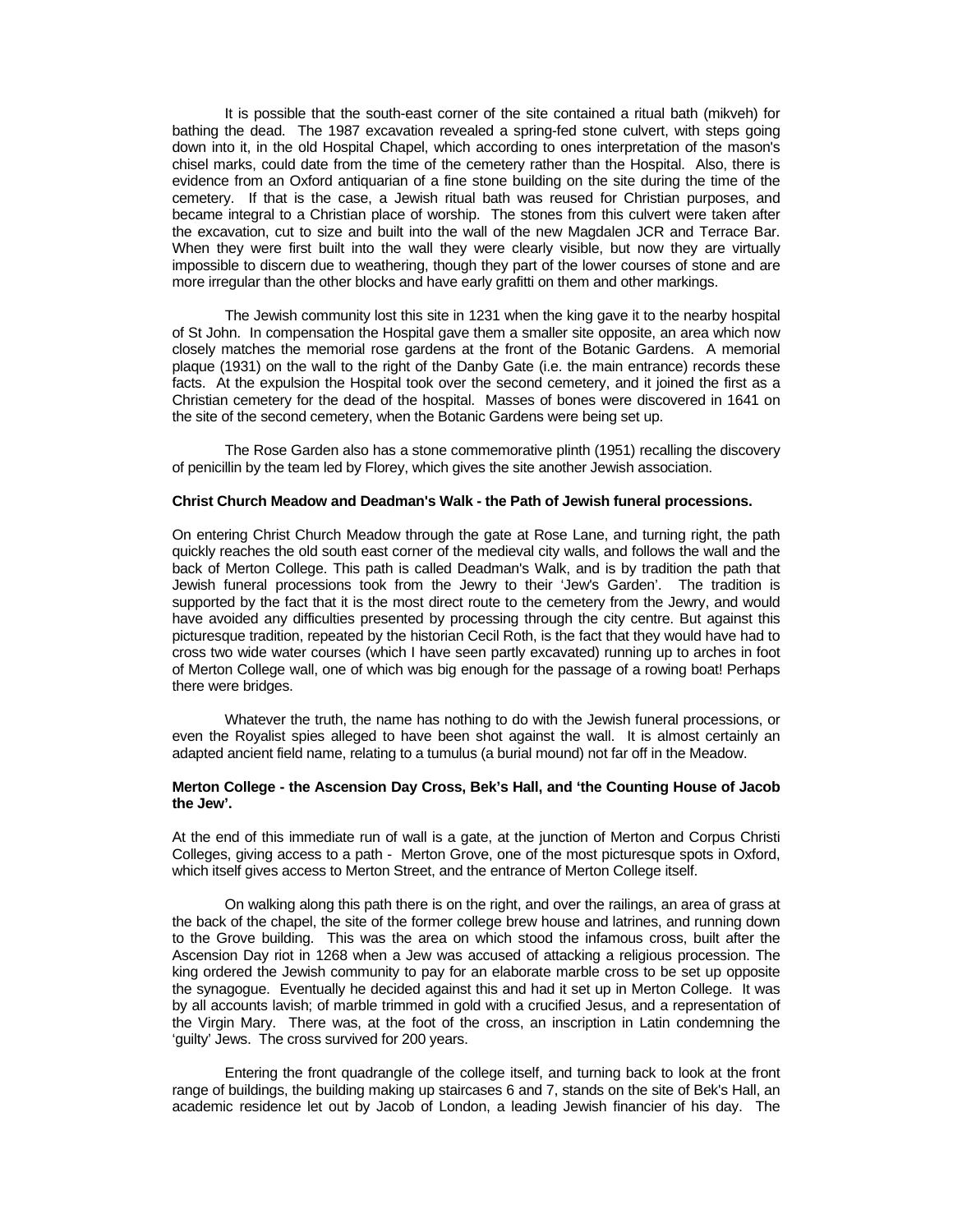original rectangular plot would have stretched south, with the house at the head and would have reached what is now the site of the dining hall.

Bek's Hall was sold to Bishop Walter de Merton, the founder of Merton College, in a historic property deal, which meant that one of Oxford's Jews had participated in the foundation of Oxford's first true college. In 1266/7 the property was sold to the Bishop by an increasingly infirm Jacob. The contract (or starr) survives, and is written in both Latin by a scribe, and in Hebrew in the shaky and weak hand of Jacob. It is the oldest collegiate document that survives.

Going through the corner of the front quad, and turning right into the famous Mob Quad, the famous 'counting house' of Jacob the Jew, also known as the Muniment Room of Merton, can be seen.

This is the old college strong room. It has a very unusual steep pitched ashlar roof, containing a stone vaulted security chamber, approached through a stair turret - but the vault is not open to visitors. The building could have conceivably been used by Jacob as a security room, but it is more likely to be a college strong room, as these elsewhere are also on upper floors, whereas Jewish strong rooms where usually fortified stone basements, underneath a dwelling. But just to complicate matters, the stone corner of a  $12<sup>th</sup>$ -century house is preserved in a pit under the manhole cover just yards away and could potentially be the real source of the tradition. This building, predating Merton College, is angled at about 45 degrees to modern day Mob Quad and the Church behind and indicates a different configuration of early properties on the site altogether. The  $14<sup>th</sup>$ -century culvert discovered in 1992, in the Grove, about 100 yards away, has a similar orientation suggesting that open water-courses dictated the course of developments.

### **St Aldates, or Great Jewry Street - the synagogue, Talmudic academy, and Jewish halls.**

On leaving Merton, St Aldates and the old Jewry, can be reached by returning to the meadow, and following the wall, and the boundary of Christ Church westward - by far the most pleasant route. Alternatively more rapid progress can be made via Oriel Square, and thence left into Bear Lane and Blue Boar Street.

Going via Christ Church Meadow, St Aldates is reached through the Memorial Gardens. Heading up the street an impression of the former Jewish quarter can be gained. St Aldates stands on the ground rising to Carfax, up from the Norman bridge of Grandpont (the remains of which are incorporated into Folly Bridge) and the former marsh and flood plains of the Thames or Isis. The junction with Brewer Street marks the old South Gate of the city, and indeed the retaining wall of Pembroke College in Brewer Street is part of the original city wall leading away from the gate.

Jewish properties started from here on up the hill, starting with the poorest properties and moving up the hill, with the majority, and the most superior houses (or halls as they were called) being concentrated at the head of the street where Carfax, the old Saxon centre of the city is formed. Other Jewish houses were found in immediately adjacent streets, Pembroke Street (Penny-farthing Street) to the west and on Jury Lane (south of modern day Blue Boar Street) in an associated 'poor Jewry'.

### **The Medieval Synagogue – Tom Quad, Christ Church**

The site of the former synagogue is the first major feature of the Jewry to be reached, as the slight hill is climbed. It was on the right of the street, opposite Pembroke Street, where the Northwest corner tower of Christ Church's famous Tom Quad is now sited. It was almost certainly somewhat to the rear of its original street frontage (which was forward of the modern college frontage), it may have been on the site of the modern Cannon's Lodgings on the north side of Tom Quad, described by my former tutor as his 'eight bed-roomed hovel'.

The synagogue was founded in circa 1228 by Copin of Worcester, a wealthy benefactor. It has generally been assumed that it was not a purpose built structure, but rather it was an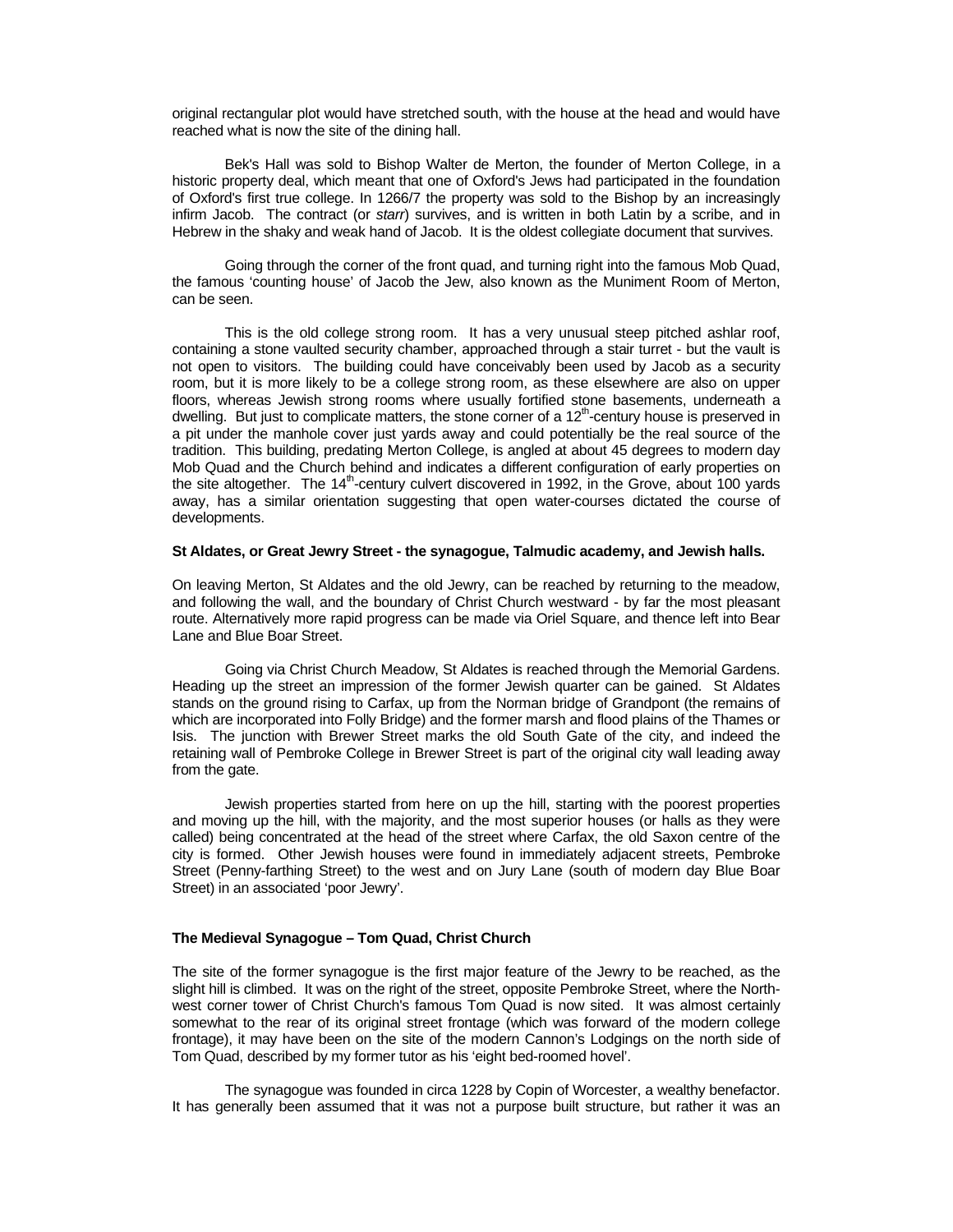existing town house adopted for the purpose. All of these houses in Oxford were long narrow rectangular affairs, with a narrow street fronts.

 Cecil Roth thought the synagogue would have been in an upper room at the back, well away from the street, and from unwanted attention. However, recent evidence from other locations suggests that a purpose built cellar or semi-subterranean structure in a similar back street location should also be considered as a possibility.

The street frontage would have had a shop or shops, and the cellar could have been a tavern. The access to the synagogue itself would have been through a narrow passage or entry, archaeological remains of narrow lanes across Tom Quad have been excavated in 2005 and one roughly cobbled example I have seen on the north side of the quad, may well have led to the synagogue and resounded to the sound of Jewish feet. Examples of these types of entries still survive on the south side of the High Street.

After the expulsion the synagogue at the rear of the property became Burnel's Inn (subsequently called the Dolphin and then the Pike), with shops attached to the front half of the property that could be let separately to the inn. While the general position of the synagogue can be surmised its exact position is harder to determine.

 However, in a document of 1367, Balliol claimed ownership of a certain wall next to the 'Broadegates … formerly called the synagogue of the Jews', in the parish of St Aldate's. Interestingly, this claim gives us a glimpse of the synagogue, and helps to position the synagogue more exactly. The wall lay between the former synagogue on the south side and the property of Edmund de Ludlow on the north. The wall was 79  $\frac{1}{2}$  feet in length and 1  $\frac{1}{2}$  feet in width and extending, 'even to the higher gable of the said synagogue' and that one end of the wall originated from another tenement held by Balliol, in the parish of St Edward, presumably just to the east.

This enables us to deduce that the end of the synagogue was on the very edge of St Aldate's Parish and less than 80 feet from the adjacent parish of St Edward and could have been on the parish boundary of St Edward's parish itself, depending on where the other end of the wall originated from in St Edward's. Furthermore, it looks likely that the synagogue was not a lofty building on the exterior, as a boundary wall on 1 ½ foot foundations was unlikely to exceed 12-16 feet and could well have been lower. This tends to suggest that the upper room theory is less likely.

 In the end the former synagogue was completely swept way, when Wolsey and his men took the former synagogue and its site from Balliol, to make space for his ambitious and grand Cardinal's college. However, the recent excavations in the terrace running around Tom Quad have shown that medieval archeology survives in this raised area as Wolsey's builders had no need to dig it up. This means that there is at least a possibility of some archeological remains of the synagogue being found in the future. Otherwise the only relic of the synagogue is the stained glass given to Balliol in informal compensation for the site.

# **Moyses Hall.**

Opposite and on the left, at 13 Pembroke Street is a  $17<sup>th</sup>$ -century house (known as 'House Thirteen' to Pembroke graduates) now belonging to Pembroke College. The site of this house is approximate to that of Moyses Hall, which was the home of the first Rabbi Moses who lived in Oxford, and also Jacob of Oxford and Lombard of Cricklade. In its day it was a large property with three shops, with first floor dwelling areas above called solars, and a garden.

 There were other Jewish halls in this street, that were let out to students. These included Bull Hall, which belonged to Jacob the Jew (of Merton fame) which is approximately on the site of the St Aldate's Rectory on the north of the street, nearly opposite House Thirteen.

Other well known Jewish halls let to students included Little Jewry Hall in the former 'poor Jewry', Moses Hall which was brought by Oriel in 1362 and possibly Clare Hall which stood somewhere in St Aldate's between Little Jewry Lane and Carfax.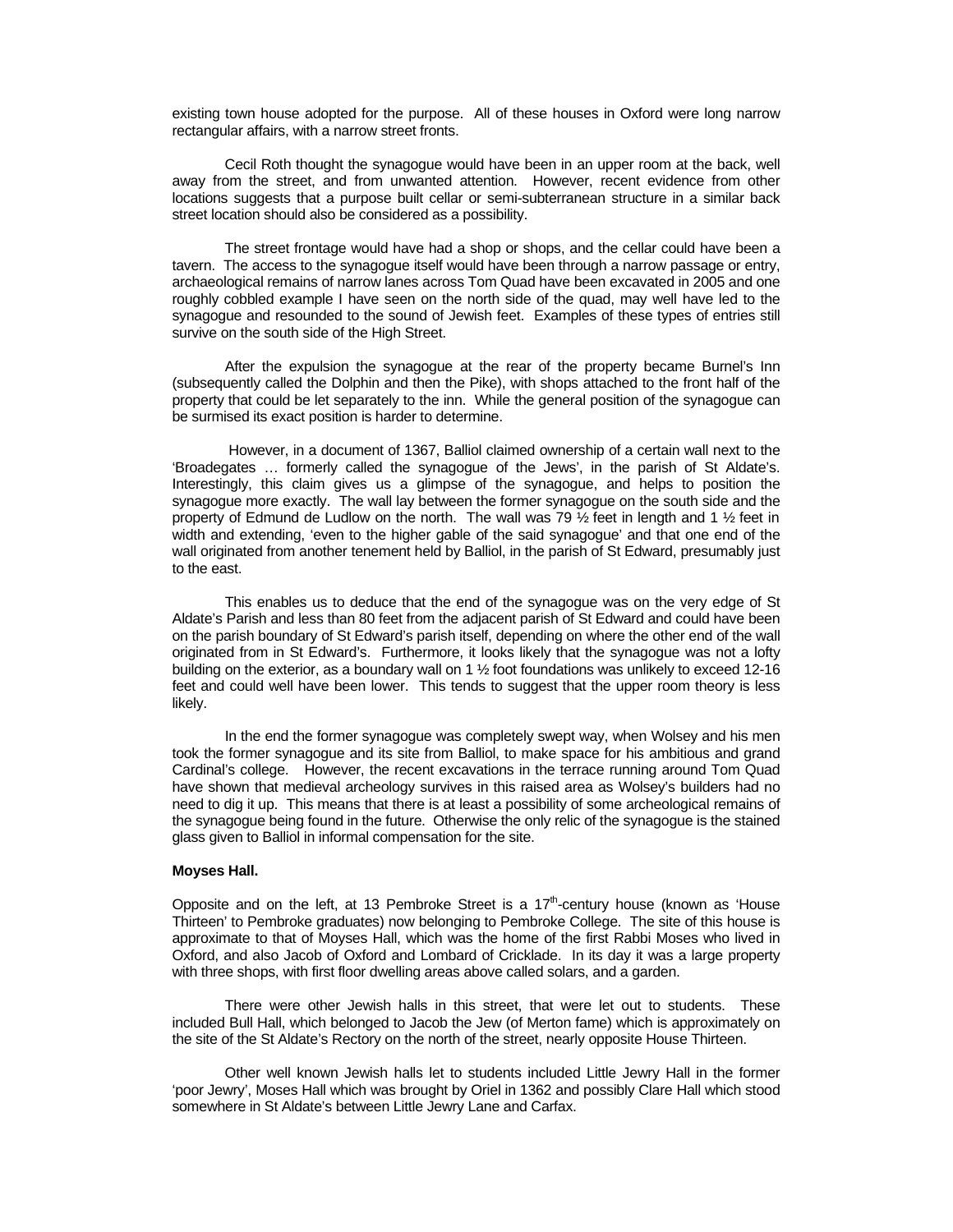Turning back up St Aldate's there were a number of other Jewish houses on the left hand side of the street, going up the hill. The most important and substantial properties were however at the very top of the street, on either side of the street. These were mostly substantial luxury dwellings of stone, being 'first floor halls'. They had large stone under-crofts or cellars, with the hall living accommodation above, which included an upper solar, or accommodation level where the family could retire.

# **Jacob's Hall.**

At the very top of the street where St Aldate's becomes Carfax, is 121 St Aldates, better known as the Abbey National Building Society. This property the historic site of Jacob's Hall, in its day one of the largest and most luxurious residences in Oxford. The property was L shaped and had a second frontage in adjacent Queen's Street. The property belonged to Jacob of Oxford, and after his death to his son Moses, between 1270 and 1279. Jacob was an important financier, and a patron of Jewish learning. He was a member of Oxford's distinguished line of rabbis and scholars. The balance of evidence is such that if there was a Talmudic academy in Oxford it was probably here.

There were striking subterranean remains of Jacob's Hall until the early 20th century, in the form of substantial Gothic cellars, said to be 'perhaps some of the most curious ranges of cellars in the whole of England'. The cellars were very extensive and contained some elaborate stone work as well as being linked to other cellars in the street. It was possible, until early this century, to cross the street underground, and emerge from other cellars some way further down the other side of St Aldate's! Additionally, there was a strange sub-cellar or passageway, under the main range of cellars. All this could have been for storage of goods and valuables, as well as to provide other means of escape, or passage to other Jewish houses. There is also the possibility that the cellars could have provided a Jewish conventicle, or secretive place of worship, and even a mikveh, as some of the German mikvehs were contained in sub-cellars.

These historical associations, as well as its central location, inspired its choice as the location of the L'Chaim Society, until 1995 and many of its major events were hosted from its first floor rooms.

### **The Houses of Moses ben Isaac, and David of Oxford (now Oxford Town Hall).**

Opposite, and going down St Aldate's, is Oxford Town Hall. The town hall has strong Jewish associations, as it is entirely built on expropriated Jewish property. The upper half of the town hall is built on the house of Moses ben Isaac. His property was taken in 1229 for use as the Yeld Hall or Guild Hall. His house was reconstructed in 1270 by the city.

The lower half of the town hall stands mostly on the property of David of Oxford. David's house apparently had strong associations with Jewish scholarship as he had a large library, of which some 49 books of Jewish Law may have eventually passed to his step-son Benedict of Winchester.

 Furthermore, the famous scholar, Moses of Oxford (died c. 1268) known respectfully, as 'the Mighty One' (also known as Magister Mosseus of London) was possibly born on Town Hall site. Collections of his rabbinical opinions on the kashrut (Jewish dietary law), on eggs and on the salting of meat survive.

When Davis of Oxford died in 1228, the Monarch took his property and gave it to the Master of the Rolls in London, and its income was used to help maintain the House of Converts in London. The building itself may have also been used as a Domus Conversorum, though there has been some debate over this.

The building survived until 1751, when it was taken down to make way for the classical town hall, which has now been superseded by the Gothic town hall. The drawing of the building shows an old stone built first floor hall dwelling, with a tower inserted at one end at a later date. If this was a house of converts it could be speculated that the tower at the end provides an oratory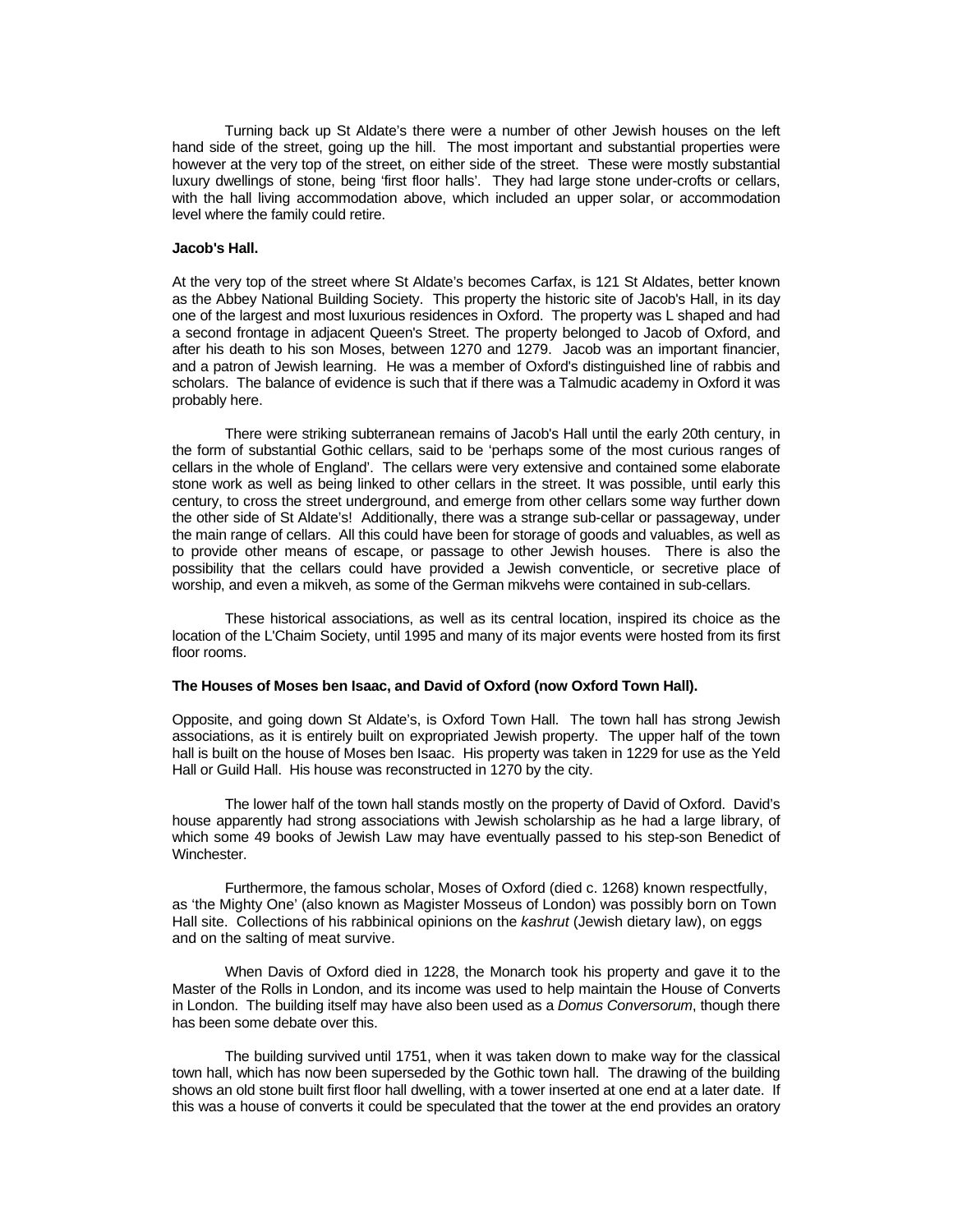or chapel for the converts. Jewish converts were required to reside in their places of maintenance, in a life of strict religious discipline.

Various stone remains of this or adjacent Jewish buildings were discovered when the present Town Hall was being constructed in 1893, and include elaborate stone traceries, with evidence of having contained glass, door ways, capital heads and corbels and an elaborate pillared cresset or lamp stone (c. 1130 - 1160) which may well have provided lighting in David's house or in one of the halls of the wealthiest Jews in Oxford. It is tempting to imagine what scenes of Jewish domestic or scholarly life such a lamp may have lit.

Additionally, near the corner of Blue Boar Street, a bank of triangular stone 'ashtar holes', or pigeon holes, were discovered built into a cellar wall. Were these used by a wealthy Jewish financier to keep his (or her) contracts or starrim? This is not an improbable claim as churches, castles and indeed colleges kept their documents, especially accounts, in rolls in recesses in the walls, so why not the Jews of Oxford?

# **Oxford Castle and the 'Jew's Mount'– Castle Street / New Road**

The site of Oxford Castle is important in the Jewish story of Oxford, but until recently you would have had to have been a guest of Her Majesty's Prison Service to have access to the site. The site has now been turned into a heritage centre.

 The Castle has very strong links to Oxford Jews and would have been frequented by the Jews on a regular basis and its buildings – especially the Keep and towers - would have been familiar to them, inside and out. Also some of the remaining buildings and features are among the few surviving from the time of Oxford's medieval Jews. The Jews as a group were the literal possessions of the King and under the protection and authority of the King. This authority and protection was usually mediated by the Sheriff and the Constable or Keeper of the Castle. The Sheriff would take overall responsibility for the local Jews and the Constable or Keeper of the Castle would provide physical protection for the Jews. Jews tended to settle in the proximity of royal castles as their major refuge in times of trouble. Many Jewish lives were saved by this recourse to royal castles up and down the country.

 The Constable at Oxford was especially important for the Oxford Jews as unusually, he was not just protector, but he took over some of the functions of the Sheriff in managing the Jews of the town. This combination of roles was principally in the reign of Henry III and Imbert Pugeys was a notable Constable in this respect.

Indeed, in recognition of his duties towards the Jews in 1253, Imbert Pugeys, the Constable of the Castle was granted, 'that part of the mills below the Castle of Oxford which belongs to the King, and all the issues of the same part, and the keeping of the King's Jewry in Oxford.' It may also be recalled that the surviving St George's Tower over looked these mills close to the tower and was part of their protection. A mill is depicted in a picture of 1814 as adjoining the tower.

 The jurisdiction of the Constable over the Jews was much to the annoyance of the University, as he claimed priority in settling any disputes between Jews and scholars, though later the King was to allow the Chancellor of the University some say in such disputes. It must be remembered that the Jews of Oxford were neither directly under the power of the Town or the University, but the King and his representatives and that they as a group predated the foundation of the University.

 It is possible that the Oxford chirograph chest would have been lodged at the Castle as it was a secure location and royal property. The chest was used to administer and lodge all Jewish bonds and transactions and was very important in medieval Jewish life. The Oxford chest was one of the original chirograph chests.

 Jews sought the protection of the Constable in 1244, during riots raised against the Jews by students who attacked and robbed Jewish houses. The Constable intervened and threw 45 students in the Town Jail at Bocarda and in the Castle.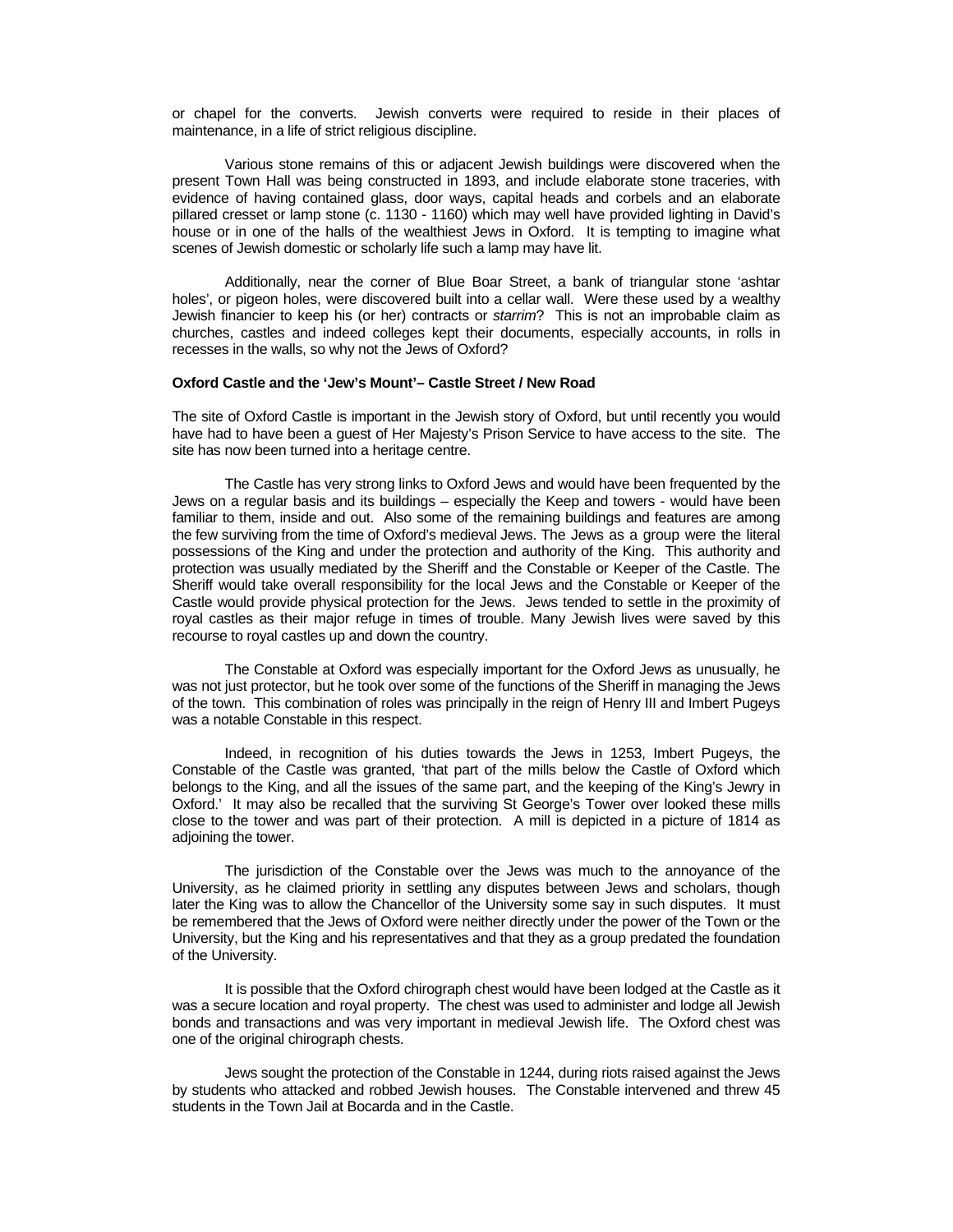It is more than likely that the Jews took refuge in Oxford Castle on a number of occasions. They were almost certainly there in 1141 and 1244 and during the Baron's War. Jews would usually take refuge in the keep, the main stronghold of their local castle. Clifford's Tower at York, for example is infamous for the mass suicide of its Jews in 1190 when they felt that they were unable to hold out. The connection of Jews with the keeps of castles was so strong, that some were even named after them - the keep of Winchester Castle was actually called the 'Jews' Tower' as early as the  $13<sup>th</sup>$  century. Thus the Jews of Oxford may have been no strangers to the keep on the Castle Mound or other towers and defenses about the site.

 If Oxford Jews were accused of breaking the law they would frequently be imprisoned in the Castle. In 1236 the Jewish community removed a child who had been baptised, who was possibly the child of the convert John of Oxford, and spirited him away to Exeter in an effort to keep him in the faith. As a result several Jews were arrested by William le Bretun, Justice of the Jews, and they were made over to the constable of Oxford Castle for imprisonment before trial.

#### **The Jews' Mount or Jews' Hill – Bulwarks Alley (off New Road)**

The traditional link of the Oxford Jews with Oxford Castle is evidenced in the Jew's Mount which was at the Castle site. The Jews' Mount was apparently a long artificial mound, though Tovey, a famous Oxford historian of the Jews who had first hand knowledge of it, also describes it 'as a small tract of rising ground'. It was also linked or continuous with another artificial mound called Mount Pelham. H. E. Salter, the Oxford topographer, also adds that the term 'mount' actually meant 'mound' and that it was a mound of earth thrown up during the construction of the medieval Castle Ditch and, further, that by the 17<sup>th</sup> and 18<sup>th</sup> century all the leases relating to the Jews' Mount, used the word 'mound' to mean 'fence' or 'boundary' rather than a heap of earth and they relate that the Jews' Mount was mounded (i.e bounded) on the north side and was ditched at the south. The Jews' Mount is cited to have been north east of the Castle Hill, in line with the City Wall.

 Wood, the Oxford historian, held that it had been made by the local Jews in 1141, under the compulsion of King Stephen. Tovey, however, relates another local tradition that it is named after a number of converted Jews were burnt to death for reverting to Judaism. There is no clear historical evidence for the accuracy of these traditions, though it is now surmised that both mounts were raised during sieges of the Castle, which does link to the King Stephen tradition. Tovey, thought that the name arose out of the Juis or pit at the foot of the mount that was used for local ordeals by water. Cecil Roth thought that there may have been a special fortification for the Jews at the site, as was the case at other castles – this is an entirely plausible explanation. Evidence of other local Jewish place name traditions across the country, have frequently proved surprisingly accurate, but not infallible. Therefore it is possible that the site of the Jews' Mount is an important link with Oxford's Jewish heritage.

The Jews' Mount has been supposed by historians to have been destroyed in 1790 to make way for the new canal and its termination at canal basin next to the Castle site in Oxford. Nuffield College is built on the site of the former canal basin. However the site is still easily identifiable.

Part of the Jews' Mount was leased as part of the canal wharf in 1796 and it appears, as far as can be gleaned from the leases it seems that some three properties were on Jews' Mount by the early  $19<sup>th</sup>$  century. This is proven in a  $19<sup>th</sup>$  century history of Oxford which states that the Jews' Mount, '…Were afterwards built upon; and the houses in Bullock's Lane, so called from a person of that name who built there in 1588, together with the canal office , stand on part of them.' The 1923 schedule of the property of the Mayor, Aldermen and Citizens of Oxford, places everything on a completely certain footing, when it records as one of its entries that the Offices of the Oxford Canal Navigation was at, 'The Jews' Mount, part of site of Offices and House – Bulwarks Alley. This makes it simple to place as 'Canal House' still exists and is now the Master's Lodgings of St Peter's College. Its back door still opens into Bulwarks Alley. The Conservative Club also occupies part of the site.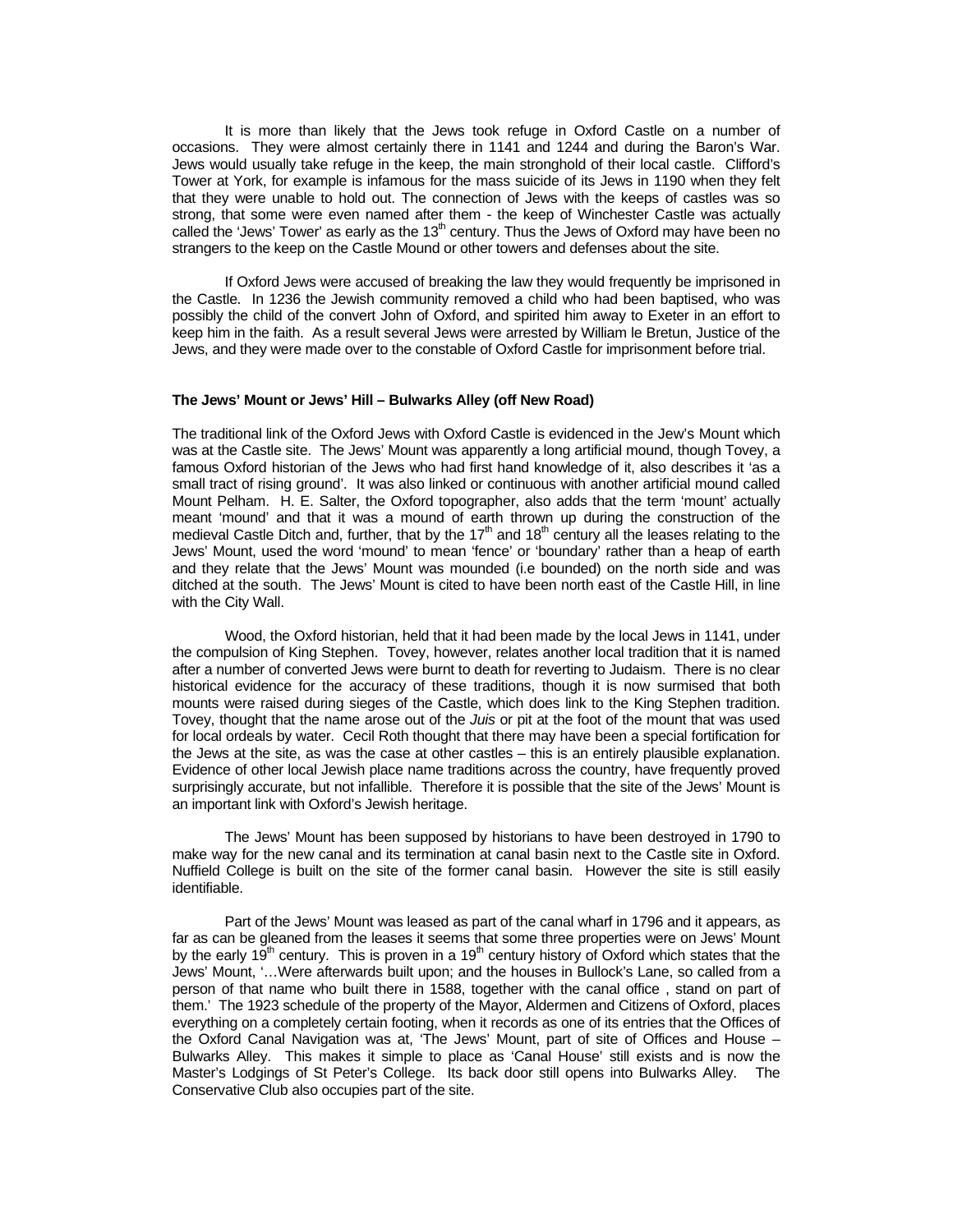An examination of the actual site of the Jews' Mount suggests that a possible section of the mount might be preserved under the path of Bulwarks Alley. This is because there is a distinct climb or ramp up to Canal House and then a slight incline down to the steep steps of Bulwark's Alley which then takes one down to street level. The change in level is seen in the fact that the back door of Canal House is actually on first floor level and that the path of Bulwark's Alley is contained behind a very high retaining wall on the Castle side. It is more likely that this odd topography preserves a historic right of way, rather than was constructed in this fashion for Canal House.

### **The Old Fire-Station - Site of Synagogue of 1878**

On exiting Bulwarks Lane, via the cut-through to George Street and turning right to start to walk up the incline back towards the town, the Old Fire Station is quickly reached reached on the left.

The Victorian synagogue of 1878 is thought to have been to the rear of what is now the Old Fire Station. No trace remains, though its back-street location and insalubrious surrounds were typical of many synagogues in smaller communities of the era.

On leaving the Old Fire Station, continue up to the junction of George Street with St Giles and Cornmarket. By making a short detour to the right into Cornmarket, the former 'Zacs' store is reached on the junction of Cornmarket with Ship Street, over-looking St Michael's Church.

#### **Zacharias – 'Zacs for Macs' – Corn Market**

'Zacharias' was opened in the 1870s, by Joel Zacharias, the son of a Lithuanian Jewish immigrant, Abraham Zacharias, who had already been active in the town since the 1850s as a silversmith and jewellers. The store came to specialize in all manner of waterproof clothing and covers, hence the famous white painted slogan 'Zacs for Macs' which adorned the store and is remembered still by many. The business was taken over by a local non-Jewish family in 1905, when Joel died, but kept the name until it was closed in 1983 and the building was restored and for a time became Laura Ashleys. For older residents and the not as young as they would like to be residents of Oxford, the shop is still know as 'Zacs' and was for long the most visible Jewish landmark in Oxford.

Returning from Zacs to the junction of Broad Street and St Giles, Balliol College is to be found on the left had side of Broad Street at its junction with St Giles.

### **Balliol College, Basevi Building (1826) and Balliol College Chapel stained Glass - Broad Street**

In 1825, the architect, George Basevi, the first cousin of Benjamin Disraeli, designed the new Building on the West Front of Balliol, over-looking Magdalen Street, which was built in 1826 to provide additional student accommodation. This is now known as the Basevi Building and has two very distinctive frontages – it is a mellow Georgian building in sandstone, when seen from within the college; but its street exterior, facing Mary Magdalen Church at the end of St Giles, is ornate in the Classical style with an large classical cornice in pale limestone. It is presently staircases 13 and 14 on the Magdalen Street East curtilage.

Benjamin Disraeli's mother was a Basevi from Hove and the Basevis along with the Lindos, were leading members of the Sephardic community, a number of who accepted baptism to advance their place in society.

George Basevi was baptised secretly at 17 years old, along with his family, and he was additionally able to pass himself off as Italian: this helped him to have a successful career as a society architect, who designed many fashionable houses for the rich. His commissions included Bromsberrow Place, Gatcombe Park (Glouc.) and Titness Park (Berks) and Beechwood, in Highgate Village, London, the latter designed for his brother Nathaniel. He was also commissioned by the Jewish financiers of the Haldimand syndicate to design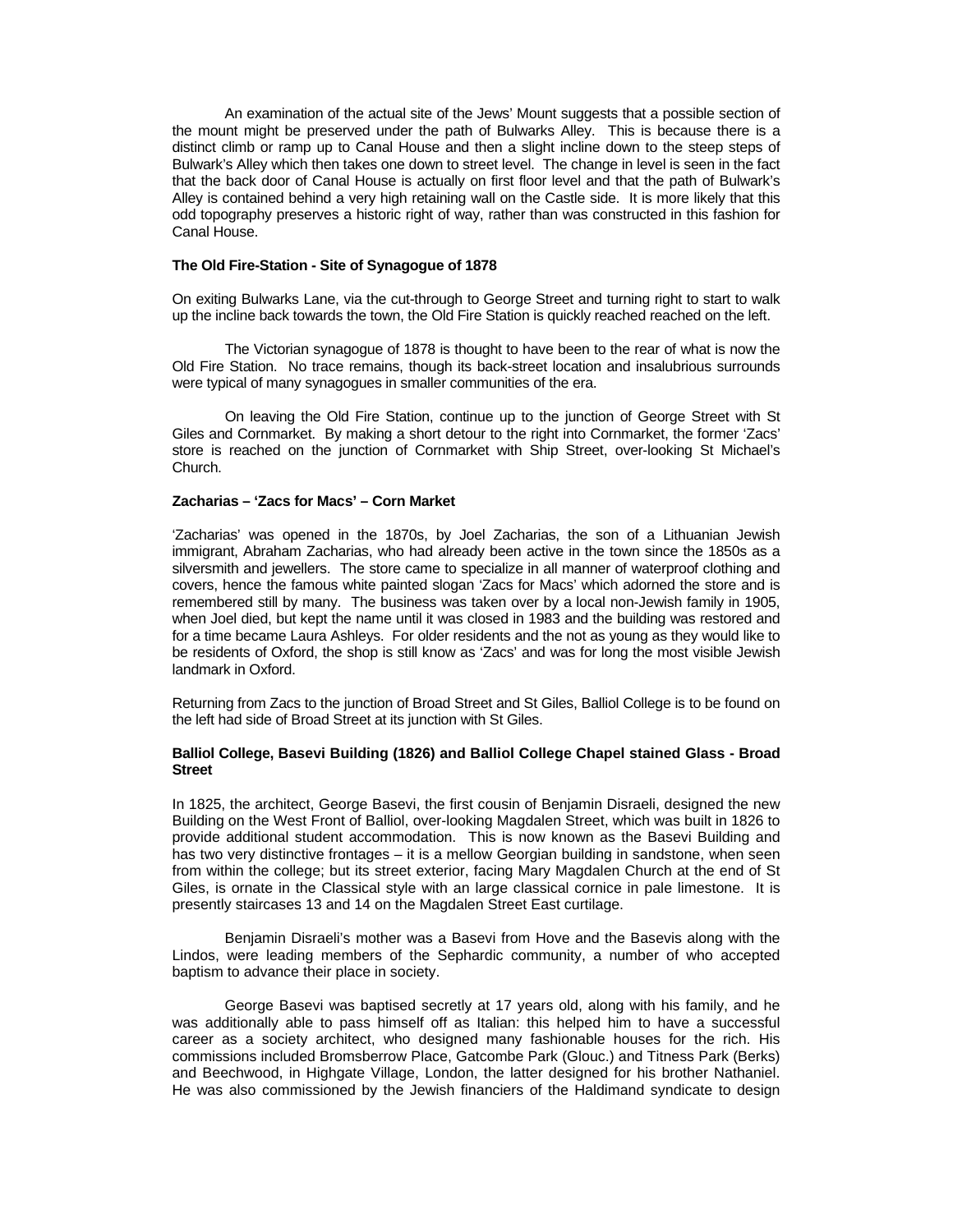Belgrave Square in London. After his death he was commemorated with a brass plaque in Ely Cathedral.

The Jewish connections of the Basevi building appears to have been over-looked by previous historians and this building must count as one of the most significant extant buildings in Oxford with a Jewish provenance.

### **Balliol Chapel**

As mentioned earlier, the chapel is of Jewish interest, as much of the stained glass in the chapel (including the east window of 1529) was given to Balliol in informal compensation by Deans of Cardinal College, starting with Dean John Higdon, for the loss of the former synagogue of the Jews in Oxford to Wolsey.

One of the panels of stained glass in the north side of the chapel carries the date of 1536, which was shortly after the synagogue was taken without payment and has the name of the master of the college at the time.

### **Moses Montefiore's visit to Oxford** - **The King's Head, Broad Street**

In 1825 Moses Montefiore, who was the towering Jewish personality of the 19<sup>th</sup> century, came to visit to Oxford and stayed in the then Kings Head Inn, which was a reputable coaching inn. In events recorded in his wife Judith's diary, he went to visit New College as a tourist the next day.

### **Einstein's Blackboard - The Hooke Museum of Science – Broad Street**

A quick foray in to the basement of the Hooke Museum of Science in Broad Street (next to the Sheldonian Theatre) provides a view of two significant Jewish exhibits. Einstein's blackboard is hung on the west wall of the basement and close by is an exhibition case devoted to the discovery of the therapeutic uses of penicillin, by Florey, Chain, et al. The penicillin display is full of the improvised equipment used to culture the original penicillin, including an old sheepdip tin.

### **Sir Isaiah Berlin's Study - All Souls College, High Street**

On walking across the Radcliffe Square, via Catte Street, All Souls College is reached on the left hand side. The college uniquely comprises only elected fellows, with no students and is the home to many distinguished scholars and a very comfortable existence. Sir Isaiah Berlin (1909 – 1997) was for many decades the most distinguished of all its number and regarded as an Oxford institution himself. His study or 'set' was on the first floor on the corner of the junction of Catte Street with the High Street and can be seen from the street below (there is no public access to his former rooms).

 Sir Isaiah was hailed as one of the most significant and influential of modern liberal and political thinkers, and was a historian of ideas, even though he published very little over the course of a long academic career. He argued for the freedom and a plural society, and the tolerance that must come with a plural society, in terms that have now percolated through into the popular consciousness. This anomaly between his reputation and his publication list was rapidly resolved by any one having personal contact with Sir Isaiah – he had the most remarkable and luminous mind, embracing a vast culture with exceptional critical faculties and he was ready to talk with people he met on the train or the street without pomp or self-importance.

 Sir Isaiah's career encompassed a childhood in pre-revolutionary Riga, Latvia and he was one of the few living relatives of the late Lubavitcher Rebbe and a descendant of the founding Chabad rabbis. His grandparents were also members of the Lubavitch movement. He was until his death the possessor of the tefillin of Rebbe DovBer, the second Rebbe – an item of near grail status for the Chassidic. As Sir Isaiah himself stated in a letter, '…my grandparents were members of the movement and I know about its history and doctrines from, as it were, 'the inside''.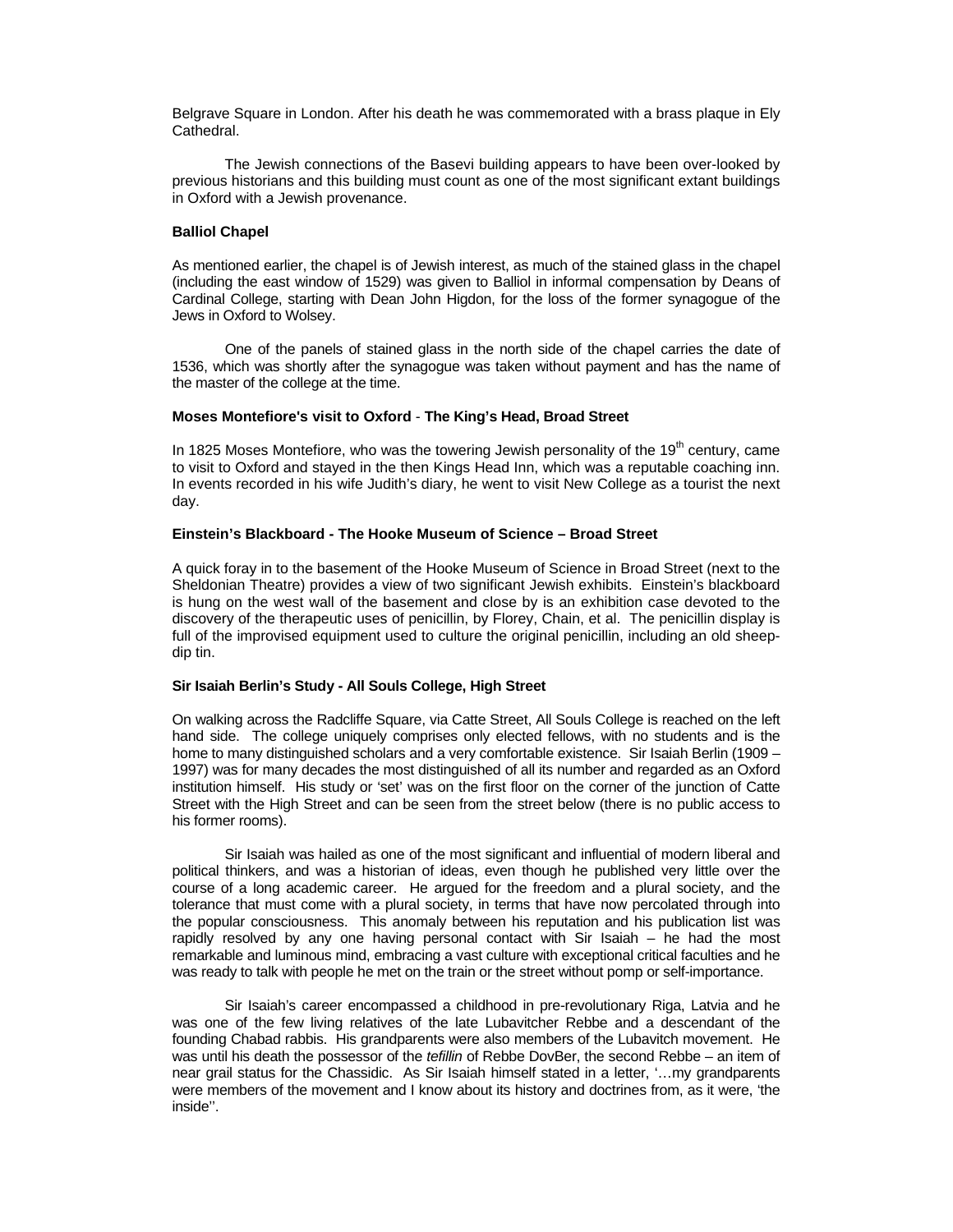Following his early years in Riga he had an early escape to England, and was schooled at St Paul's, studied at Corpus Christi College, teaching Philosophy at New College, elected a fellow of All Souls and later the first President of Wolfson College and the subject of many awards and honours, including a knighthood and an Order of Merit.

 Sir Isaiah recalled the circumstances of his election to his fellowship to me in a meeting in 1995. He said that a Bishop H-- in the college had given a speech opposing his election on the grounds that All Souls was a Christian college and that a Jew should not be appointed. However, Sir Isaiah added that he thought the speech had helped his cause as this one vote of opposition had won him five others!

#### **Jacob's Coffee Houses, High Street**

The circuit of Jewish Oxford can be continued by turning left into into the famous High Street (i.e. downhill), and continuing down past the Queen's College, to the junction with Queen's Lane. Here is the Queen's Lane Coffee House, and almost directly opposite is 84 High Street, formerly famous as Cooper's Marmalade, and more recently, a teddy bear shop and now the Grand Café.

 Both are sites of Jewish coffee houses. In 84 High Street it is recorded on a marble plaque (to be seen on the right high up on the wall as one walks in the shop), that in 1651 one Jacob set up a coffee shop, the first in England, on the site. It was established in what was then the Angel Inn, one of the principal coaching inns in Oxford.

In 1654 Cirques Jobson (who may be our Jacob) set up shop across the street, on what is now the site of the Queen's Lane Coffee House. It might be appropriate to complete ones Jewish tour here with a celebratory coffee, remembering, contrary to the advertising on the canopy, that it is an exaggeration to claim that there has been a coffee shop on the site since 1654.

#### **MISCELLANEOUS SIGHTS.**

Other sites worth seeing in and around Oxford include:-

1. In **St Mary's Church** on the High Street, there is a very discreet plaque which records that 'During the Nazi regime in Germany and Austria a large number of refugees came to Oxford. Many were of Jewish origins but members of a Lutheran or Reformed church. They wished to attend services in their own language and tradition…' It is to be found on the left hand side of the Chancel arch, under the organ loft.

2. At **Brasenose College Chapel** is an interesting depiction in a stained glass window of St Hugh of Lincoln, holding a distinctive pink model of Lincoln Cathedral. St Hugh was an enlightened and compassionate man, and a saviour of whole communities of English Jews. In the Middle Ages, Oxford was part of the Bishopric of Lincoln. The figure of St Hugh is a main panel, on the very right hand side of the window, situated on the south side of the ante-chapel.

3. The most difficult Jewish sight to find in Oxford is the ruined entrance of the former **Osney Abbey**, near Osney Island in Oxford. The entrance was reputedly the place where Robert of Reading met his death at the stake in 1222. A plaque set up in 1931, to the left of the entrance records this fact, and reads: "Near this stone in Osney Abbey Robert of Reading otherwise Haggai of Oxford suffered for his faith on Sunday 17th April 1222 AD corresponding to 4 Iyyar 4982 A.M." when I first saw it it was a sad, derelict, and paradoxically atmospheric and picturesque spot, set before the burnt out remains of Osney Mill, and accumulated iron junk. It is on private property - a barge mooring - at the end of Mill Street, which is left off the Botley road, just between the railway station and the canal, before the turning to Osney Island. When I revisited, it was still as difficult to find and some redevelopment had taken place around it and at the time of writing it appears to be undergoing preservation.

4. In **The Bodleian Library** there is one of the finest collections of Hebrew manuscripts in the world, including the first volume of the Mishnah Torah complete with Maimonides' signature. The collection also includes some significant medieval Anglo-Jewish manuscripts, including some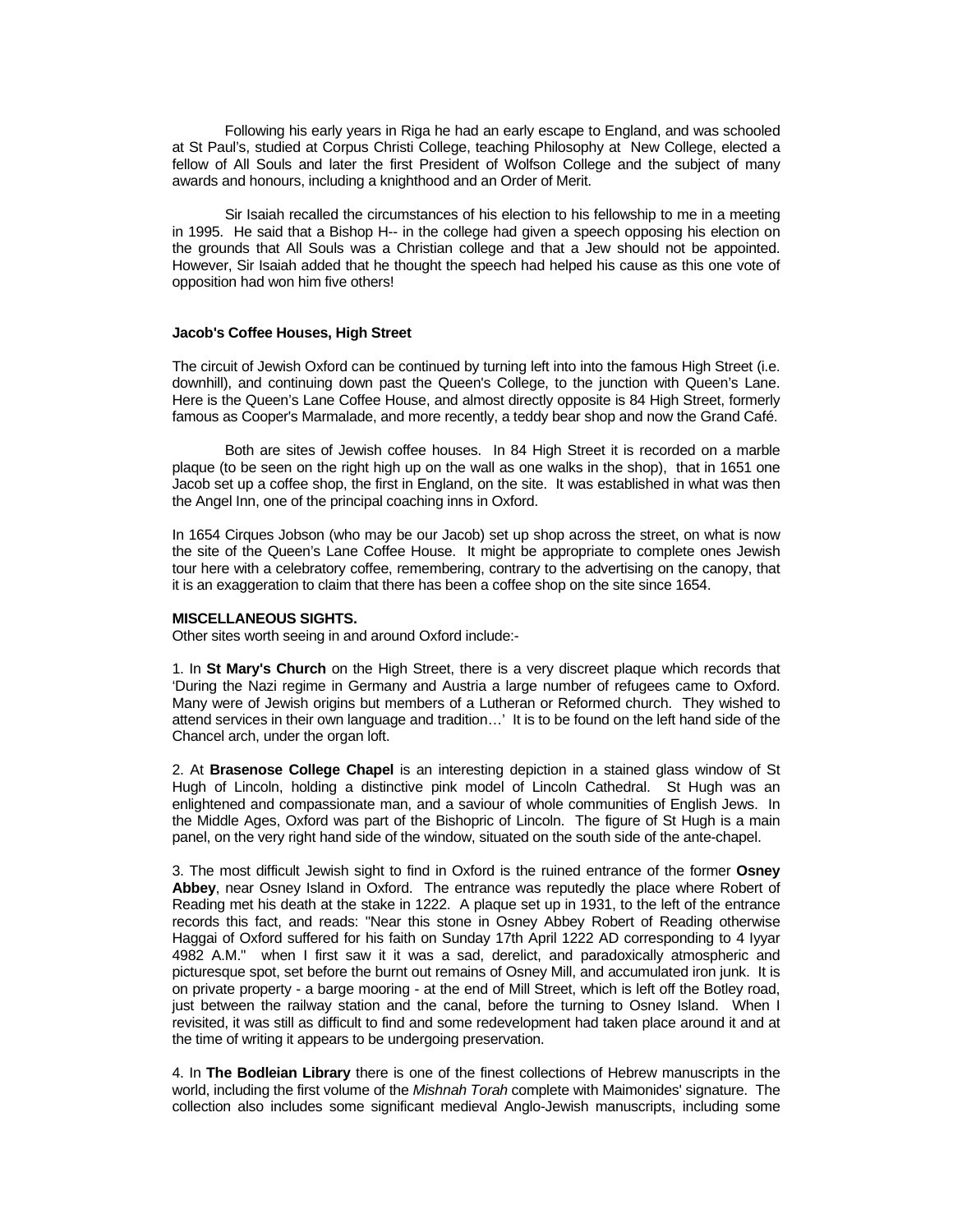that originate from Oxford. Hebrew manuscripts are frequently on display in the newly refurbished exhibition room in the Old Schools quadrangle of the Old Bodleian Library (open daily, except Saturday afternoons, and all Sunday). Bona fide scholars can get temporary readers permits, and call up most manuscripts from the main catalogue, as they desire and they are now being increasingly digitized and available on the web.

5. The **Ashmolean Museum**, on Beaumont Street is host to one of the most important, and enigmatic, Anglo-Jewish relics, the so called **Bodleian Bowl**. This bronze three legged pot, with a Hebrew inscription around its middle, is though to have come from the Colchester Jewry. It may be a gift from one of the sons of the great Rabbi Yehiel of Paris, to the Colchester community, and has a religious, perhaps funereal use.

6. The **Wolvercote Cemetery** (1894), off the head of the Banbury Road, at the edge of town, has a modest and well kept Jewish section, founded by Joel Zacharias, which is bounded by hedges. It has been enlarged twice in its history, once in the War, planning for casualties in case of air attack and again in 2000. The burial ground does not segregate the sexes though there are margins out-side the boundary hedges which appear to contain some interments of non-Jewish partners, though this was not possible to confirm by context. There is no ohel, but the unconsecrated general prayer hall is now used – once it was realized it was not consecrated for Christian worship. The cemetery includes the graves of many notable Oxford academics (and town's people), including Sir Isaiah Berlin. There is also one war grave to a Jewish navigator in the RAF, killed on duty and there is also an inscription for Lieutenant Victor Jessel, killed in action in France in 1917. There are some to Holocaust survivors who went on to make a new lives for themselves in Oxford. The cemetery is an attractive and decent place, close to the entrance to the cemetery and is either side of the path near to the entrance lodge. One of its most distinguishing features is the exceptional numbers of memorials recalling the places of births for many or its residents from all over pre-war Jewish Europe. This testifies to the fact that the refugee element of the community was exceptionally important to the post war make-up of the Oxford Jewry. The cemetery contains little funereal imagery, apart from some Kohanic hands (e.g. for Lionel Kochan) such as may be found in other Jewish cemeteries, but the inscriptions are often individual and personalized, which is not the case in some other cemeteries where stricter formulae are enforced. The community organize and conduct the funeral services and interments. Overall the cemetery is evocative of the distinctive Jewish life of Oxford and is well worth a detailed visit.

7. **Yarnton Manor (The Oxford Centre for Hebrew and Jewish Studies) – Church Lane, Yarnton** The Oxford Centre for Hebrew and Jewish Studies was established by Dr David Patterson at the Oriental Institute in 1972 and then moved to 45 St Giles in Oxford. It is now an international centre for the study of Hebrew and Jewish studies and a recognized independent centre of Oxford University (2006). The OCHJS has a small number of students and a number of resident and visiting international scholars. The main building is an attractive restored Jacobean manor house in Cotswold stone with a number of ancilliary buildings.

 The centre includes the Leopold Muller library which as an extensive collection of manuscripts and printed books, including an Anglo-Jewish section. The personal libraries of the late Rabbi Hugo Gryn and Rabbi Dr. Louis Jacobs are important collections, as well as the Foyle-Montefiore collection, which comprises the former library of the Judith Montefiore Theological College at Ramsgate and comprises 4,000 books and pamphlets mainly of a theological nature. The Shandel/Lipson Collection, amplifies the Foyle-Montefiore Collections as it contains some of Montefiore's salvaged personal papers, and other documents and material relevant to Montefiore's life. Its most significant items are two diaries of Lady Judith Montefiore. It is anticipated that a number of very significant items relating to Sir Moses, which at the time of writing are in Switzerland, will be brought to Oxford by c. 2009.

The OCHJS is also home to the National Anglo-Jewish Heritage Trail (jtrails) (2006)

8. **The Home of Robert Maxwell - Maxwell as Samson and his Plaque - Headington Hill Hall** Headington Hill was home to two of the leading Jewish figures of the  $20<sup>th</sup>$  century in Oxford, both Jewish refugees by origin, though the differences between Maxwell and Berlin and their principles and out-look, invites a comparison between the 'Gods and the Giants' of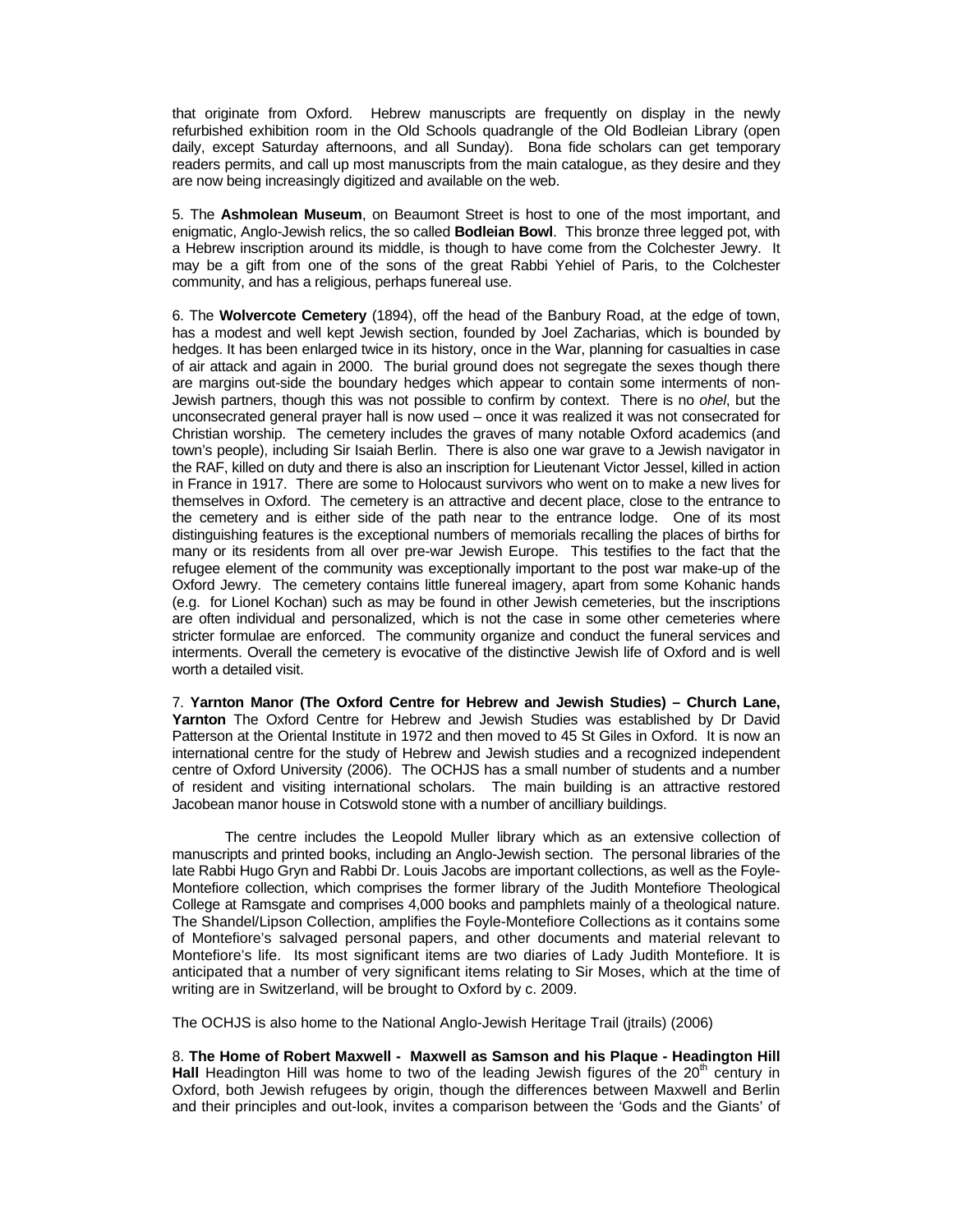the Greek myth, especially as Maxwell had himself portrayed as Samson in stained glass at the Hall.

Maxwell moved into Headington Hall in 1959 and restored the house including moving an old fireplace from his old offices in London to his new headquarters. He apparently put cinema screens in many of the rooms. He also replaced a damaged stained glass window on the stairs of the house with a new one on the theme of Samson at the gates of Gaza, by an Israeli artist. Maxwell is the model for this Samson and there is a reference to Greek myth as Maxwell's Samson has a pendant with a portrait of Penelope. Shortly before his death, in 1991, he sold Pergamon to Elsevier, though Pergamon still has some interests on the site.

While much of the Hall is out of view to the public, there is an unintended memorial plaque to Maxwell in a flower-bed, at the entrance to Headington Hall. However the sentiments and wording were not of his choosing and relate to his bitter conflict with the journalists and print unions. For several years one could see a grey and motley huddle of union activists picketing the entrance to the Hall in all weathers.

The plaque reads:

At this site, between May 1989 and September 1992, 23 members of the National Union of Journalists mounted a continuous and united picket in defence of union rights at Robert Maxwell's Pergamon Press

His empire collapsed, the union lives on.

9. **The Home of Sir Isaiah Berlin - Headington House, Old High Street, Headington** Sir Isaiah Berlin lived at Headington House from 1956 when he married Mrs Aline Halban, (who had two sons) and moved into her home. He lived there for the next 41 years until his death. **Headington House** is a fine Georgian mansionbuilt in 1783 and formerly stood in extensive grounds. The house cannot be seen from the road. There are currently plans to have a blue plaque placed at the property to celebrate its most famous inhabitant.

# **10. The Home of Herbert Loewe – 29 Beaumont Street**

Herbert Loewe lived in a Georgian Terraced house close to the Oriental Institute, where he held court for Oxford Jewish society from c. 1920, when he returned from war service in India, to 1931, when he left for Cambridge. His sons, including Lionel (1891-1987) and Michael (b.1922), both went on to distinguish themselves as Enigma code-breakers and linguists, at Bletchely Park, during the Second World War. Raphael, (b. Calcutta, 1919) became a distinguished Jewish historian and a president of the Jewish Historical Society of England.

# **11. The Home of Rev. Moses Hirsch Segal – 6 Tackley Place**

The Rev. Segal was perhaps the first rabbi to the Oxford congregation in modern times and in 1907 he was listed as living at the above address which is off the Woodstock Road, between the Warnborough and Kingston Roads, though he also lived near Hinksey.

# 12. **The Homes of Cecil Roth – 1 Garford Road and 31 Charlbury Road**

Cecil Roth first settled in a house in 1 Garford Road, until at least the early 1940s but then moved to Charlbury Road, where his traditional of Saturday afternoon teas continued, until his retirement from Oxford in 1965 and his move to edit the Encyclopedia Judaica in Jerusalem. Roth also held a vast annual fresher's tea party, having worked through the matriculation lists and picked out likely sounding names to invite.

# **13. The Wartime home of Walter Eytan - 149d, Banbury Road**